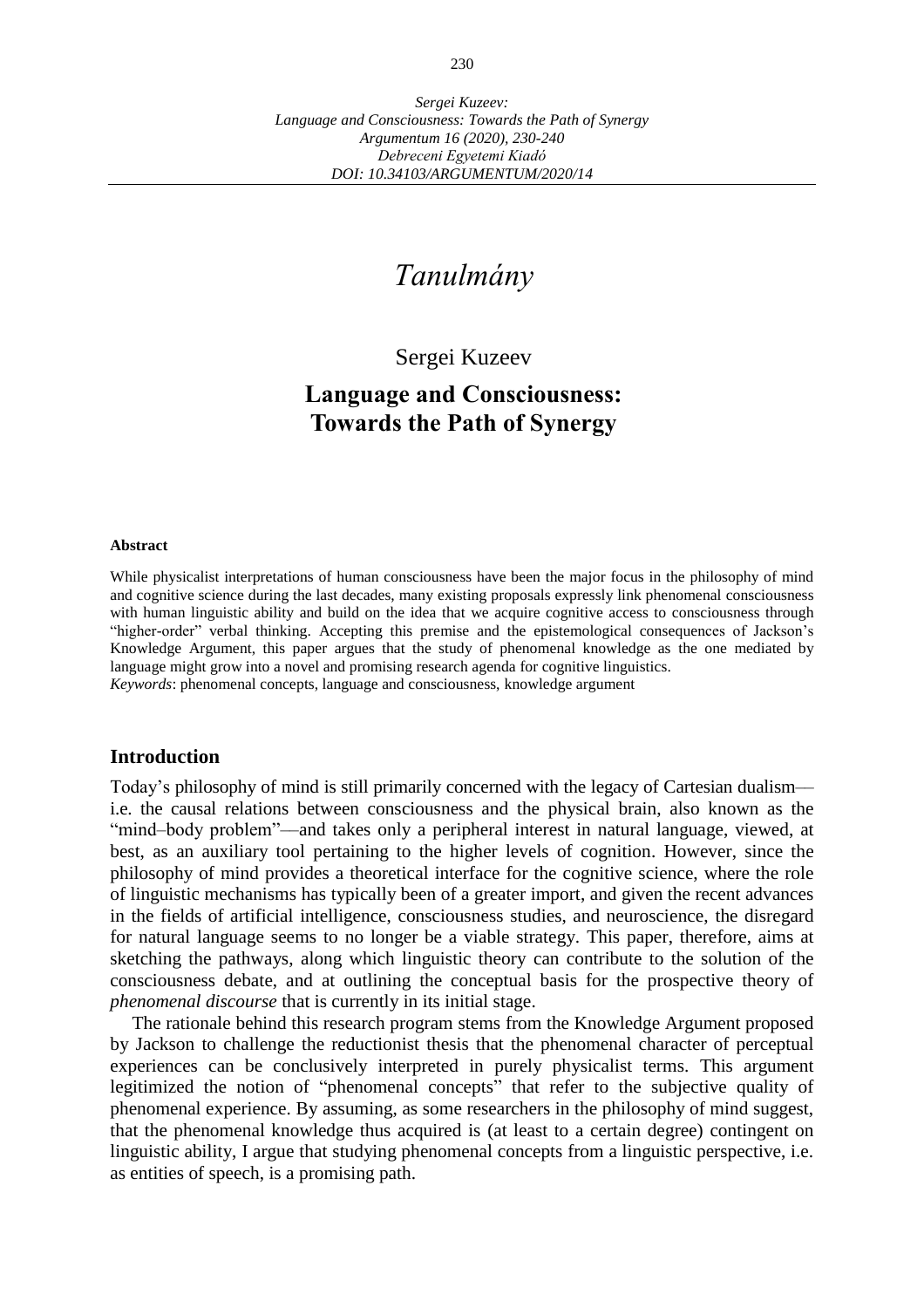The paper consists of two parts: while the first section deals with the epistemological consequences of the Knowledge Argument and the existing accounts of phenomenal concepts, the second delineates three possible paths of conceiving relations between language and consciousness. These range from the long-established functionalist paradigm to the phenomenology-inspired synergetic account, which I treat in more detail, since it lays the foundation for the research program at hand and underpins my conviction that the study of phenomenal discourse––that is, of how phenomenal concepts are manifested in speech––will help elaborate new integral perspectives on consciousness, perception, and interpersonal communication.

#### **1 Knowledge Argument and Phenomenal Concepts**

 $\overline{a}$ 

Descartes is known to have once said: "One cannot conceive anything so strange and so implausible that it has not already been said by one philosopher or another" (Descartes 2007: 64). Indeed, be it in metaphysics or in a less noetic field, the philosophical pursuit has never scorned at eccentric and impractical argumentation, which, however, still had to follow one crucial rule to remain legitimate: to be *logically conceivable*. The reputable practice of bizarre, but solidly construed "thought experiments"––not unknown in natural sciences, where, as the proverbial Schrödinger's cat, they serve as graphic aids to the articulation of complex theories––has become somewhat of a common currency in the philosophy of mind. Thus, in the last decades of the  $20<sup>th</sup>$  century, Searle's "Chinese room" designed to argue against the "strong" artificial intelligence and, later, Chalmers' "philosophical zombies" refuting reductive physicalism transcended the boundaries of the academe and raised wide speculation in those fields, where understanding the human mind is a pressing necessity. Yet, it is Jackson's tale of "Mary the color scientist", first published in 1982, that deserves a detailed mention here to serve as the starting point in my argument.

In Jackson's scenario, Mary is a brilliant scientist who studies the neurophysiology of color vision and is well-versed in her field––that is, she knows virtually all there is to know on the subject. However, she has a predicament, and a serious one: since her very birth she has been locked up in a black and white room with no hint of colored objects in sight though she has normal vision and knows color words, her real-life color experience was limited to shades of gray.<sup>1</sup> Once released into the outside world, the tale goes, she sees the blue sky and exclaims: "Oh, now *I know what it is* to see the blue!". The question raised by Jackson to conclude the story is whether Mary indeed *learned anything new* about color from just seeing the blue of the sky (1982: 127–36).

Naturally, there can be two answers to that. Settling on "No" feels counter-intuitive:<sup>2</sup> in the popular mind, direct experiences of things and phenomena surpass their descriptions, however detailed, in sensual richness; hence, our first impulse is to acknowledge that Mary *did* learn a certain aspect of blueness that she had been missing before despite her scientific scrutiny. But

<sup>1</sup> Some argue that the experiment is ill-designed for the purpose: in fact, Mary could still have color experiences, for instance, in her dreams, or when she rubbed her eyes, etc. However, I hold that to remain argumentative thought experiments do not have to be rigorously realistic.

<sup>&</sup>lt;sup>2</sup> This is not to say that the "No" answer (sometimes termed as "thin" or "type-A" materialism) is universally rejected: some hold that Mary could have color experiences based on her scientific knowledge alone. See, for instance Dretske 1995: 82 and Dennett 2007: 14–31.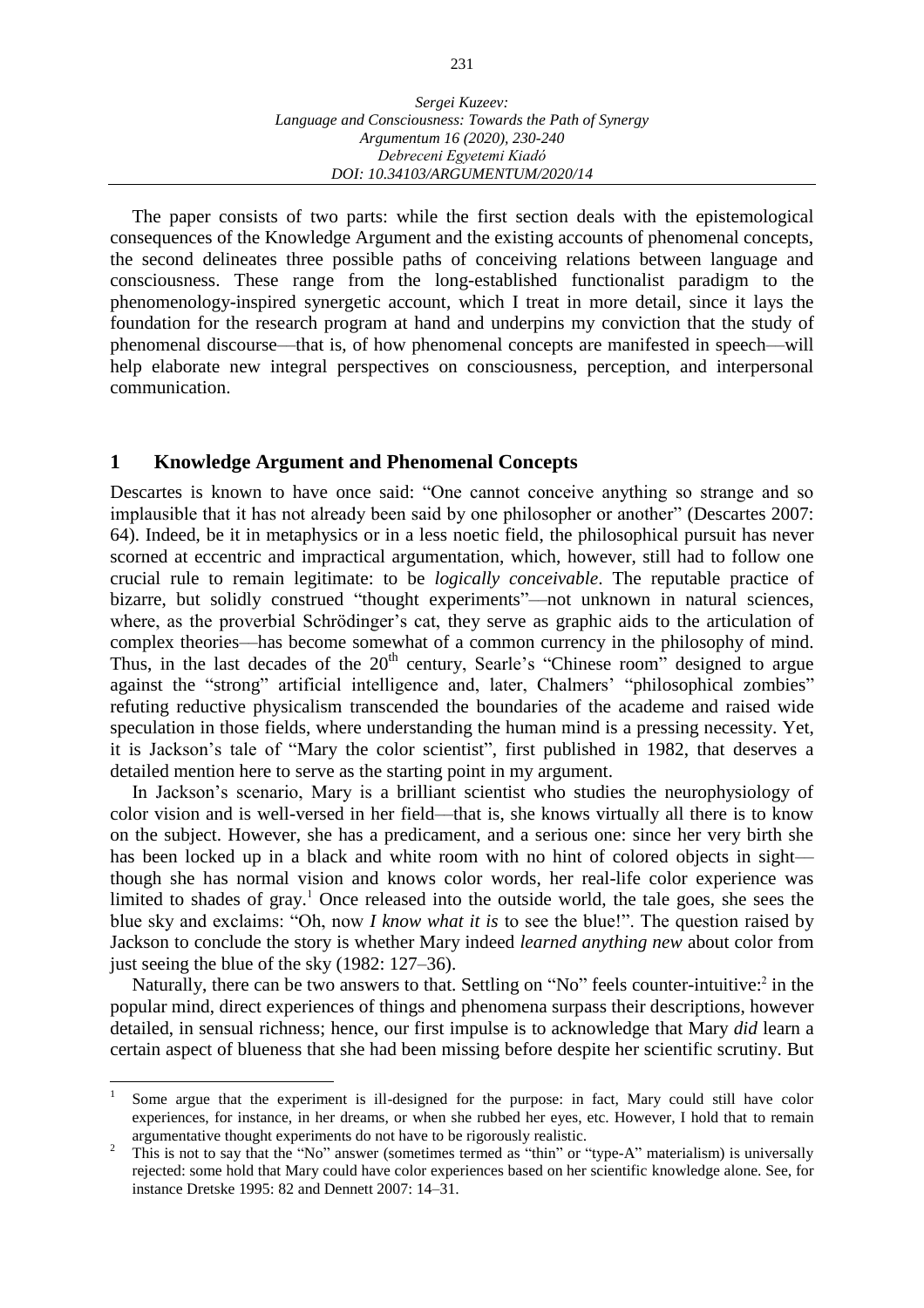answering this question in the affirmative––and this is what the Knowledge Argument amounts to––is again problematic, as it entails that physicalist accounts of the world are incomplete: they seem to leave out those peculiar experiential qualities, the "phenomenal character", that our intuition holds as purely mental (or immaterial), thus gravitating towards substance dualism or a similar doctrine. It is the persistence of this unwelcome intuition and its ontological consequences that make many scholars of the physicalist stance revisit the story time after time to contrive counter-arguments, if only in the form of half-way, temporary solutions.

A few years before Jackson, Nagel had delivered his speculations in a similar vein by asking his seminal question "What is it like to be a bat?", alluding to the impenetrability of phenomenal character by means of the existing scientific methodology (1974: 435–50). Just like Mary, who seems to lack the complete knowledge of colors in her pre-release situation, we are unable to experience the world from a bat's perspective despite our theoretic understanding of its echolocationary and other capabilities. This "what-it's-likeness" of subjective experience, also known as "qualia", has become a focus of increasingly technical and heated debates resulting, typically, in the acknowledgment of the "explanatory gap"<sup>3</sup>—the alleged ungraspability of qualia in physicalist terms. And though this gap may be classified as either ontological or epistemological in nature based on one's philosophical affiliations, only a few would deny that it stands in need of further inquiry.

By admitting that Mary made an epistemological progress on her release by seeing the blueness of the sky (redness of tomatoes, greenness of the grass, etc.), we affirm that she brought it under a concept<sup>4</sup>—in this case, a **phenomenal concept** that "we exercise when ... we notice or become aware of the phenomenal character of our experiences and feelings through introspection" (Tye 2009: 56). Thus, the simplest way to form or acquire phenomenal concepts (hereinafter––PCs) is to attend to what is happening here and now––what it feels like to touch a piece of fine cloth, hear street noises coming from the open window, or suffer from strain in the shoulders––and seize this particular feel in the form of an articulate thought, even if it is nothing more elaborate than *"here it goes again"*. The qualia that are associated with these sensations (and that are the referents of the corresponding PCs) are philosophically idiosyncratic due to the involvement of subjectivity: they seem to be constituted by the way they appear to the subject and nothing else, as opposed to objective phenomena, whose reality is taken to be observer-independent. Many believe that the phenomenal quality thus construed causes the reality vs. appearance distinction to collapse and creates a form of incorrigibility that the habitual scientific apparatus is unable to interpret.

Phenomenal concepts must thus be discerned from all types of generic (or general) concepts, including perceptual concepts of sweetness, coldness, hunger, etc., which do not, in contrast with PCs, pick particular instances of experiences, just like the concept of "dog" does not refer to a specific dog, but to an idealized mammalian creature with a number of inalienable "doggish" properties. What is unique about PCs is their intrinsic subjectivity: put simply, the only legitimate way to possess someone's PCs is to be this someone, $5$  which means that PCs are inherently **perspectival** (or first-person only); **inferentially isolated** (non-

 $\overline{3}$ <sup>3</sup> The term was introduced by the American philosopher Joseph Levine in 1983 (1983: 354–61).

<sup>4</sup> Some argue that Mary's new knowledge is non-conceptual. Since this is a marginal view, I will not build on it here.

<sup>&</sup>lt;sup>5</sup> However, since we share a common endowment as human species, our phenomenal experiences remain, for the most part, intelligible and (at least indirectly) communicable.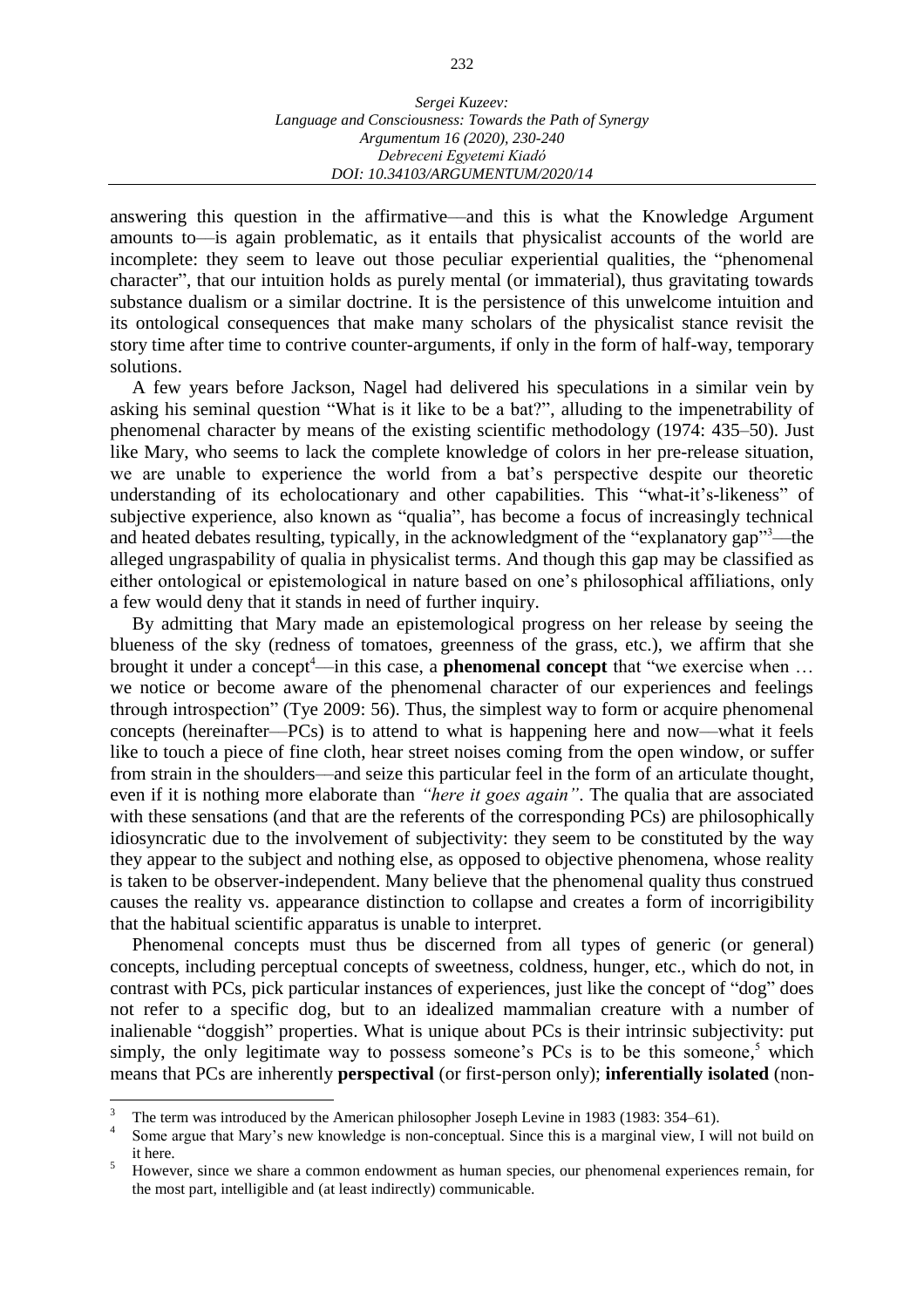derivable from physical descriptions); **experience-dependent** (only acquired *a posteriori*, as a result of undergoing a relevant experience); and **incorrigible** (beyond the truth/falsity distinction) (Sundström 2001: 271).

Due to the volume limitations of this paper, doing justice to the strikingly rich body of work on phenomenal concepts is unrealistic, however, I will briefly mention some pivotal accounts that have been proposed lately, and whose principal aim consists in either defending or rebutting the Phenomenal Concept Strategy (hereinafter––PCS)*––*today's mainstream theoretical framework in the field. The primary objective of the PCS is to provide a conclusive critique of the dualist intuition that emerges from accepting the Knowledge Argument. The underlying idea of the PCS is to view the subjective character of Mary's color experience as a physical phenomenon, of which we may only think in non-physical terms. If Mary's puzzle is merely an effect of semantic isolation of PCs from physical concepts, the highly problematic ontological gap between the physical and the mental may be reduced, according to the PCS defenders, to the less problematic epistemological gap (Loar 1990: 81– 108). Put otherwise, the PCS holds that Mary acquires phenomenal knowledge of "[the] fact she already knew by means of a physical concept in her predicament" (Da Sa Pereira 2016: 134). Whether or not this tackles the entire problem is far from consensus, however, at least the following four PCS-based accounts have become influential:

1) In the **recognitional** (or type-demonstrative) account proposed by Loar, phenomenal concepts emerge through our direct acquaintance with instances of perceptual experiences (1990: 81–108). In difference from general concepts, which rely on theoretic knowledge, PCs rest on the ability to routinely recognize, discriminate, classify, and re-identify an object or an experience as "one of *those*" without even having a name for it (as, for instance, pre-linguistic infants discern between colors and shapes long before they acquire concepts of roundness, blueness, etc.).

2) According to the **indexical** account first developed by Perry, the primary function of PCs is to locate phenomenal content in time and space and to identify the speaker, which is akin to how such concepts as "I", "here" or "now*"* work (2001). A prototypic indexical statement involves an inner demonstrative pointing out to the phenomenal experience at hand ("*this* experience") and exhibits indexical knowledge, which is not about the apprehension of new facts, but about a new perspective on the facts already known.

3) In Papineau's **quotational** account, PCs are constituted by the very phenomenal experience to which they refer (1993). On this model, the structure of PCs is similar to a typical quotational utterance, for instance, "*the word 'cat'"*, which contains an instance of the very word, to which it refers. Likewise, PCs may be conceived of as "*the experience: …*", where the gap is to be filled by the relevant experience that is thus metaphorically quoted.

4) Finally, following the works of Dretske on the objective (mind-independent) character of information, **the information-theoretic** approach builds PCs upon general sensory concepts that are "doubled" as PCs following the introspection of phenomenal experiences. On this account, sensory and phenomenal concepts share the same cognitive structures and only differ in their semantic properties (Aydede & Güzeldere 2005: 197–255).

Needless to say, the PCS and the specific accounts that fall within its scope have been facing diverse criticisms. Some argue that PCs as articulated by the strategy are either redundant for physicalism or should be interpreted in a different fashion (Ball 2009: 935–62; Tye 1999: 705–25), while others deny that the PCS is able to refute the Knowledge Argument (Chalmers 2007: 167–94). I will, however, briefly pitch upon another robust line of criticism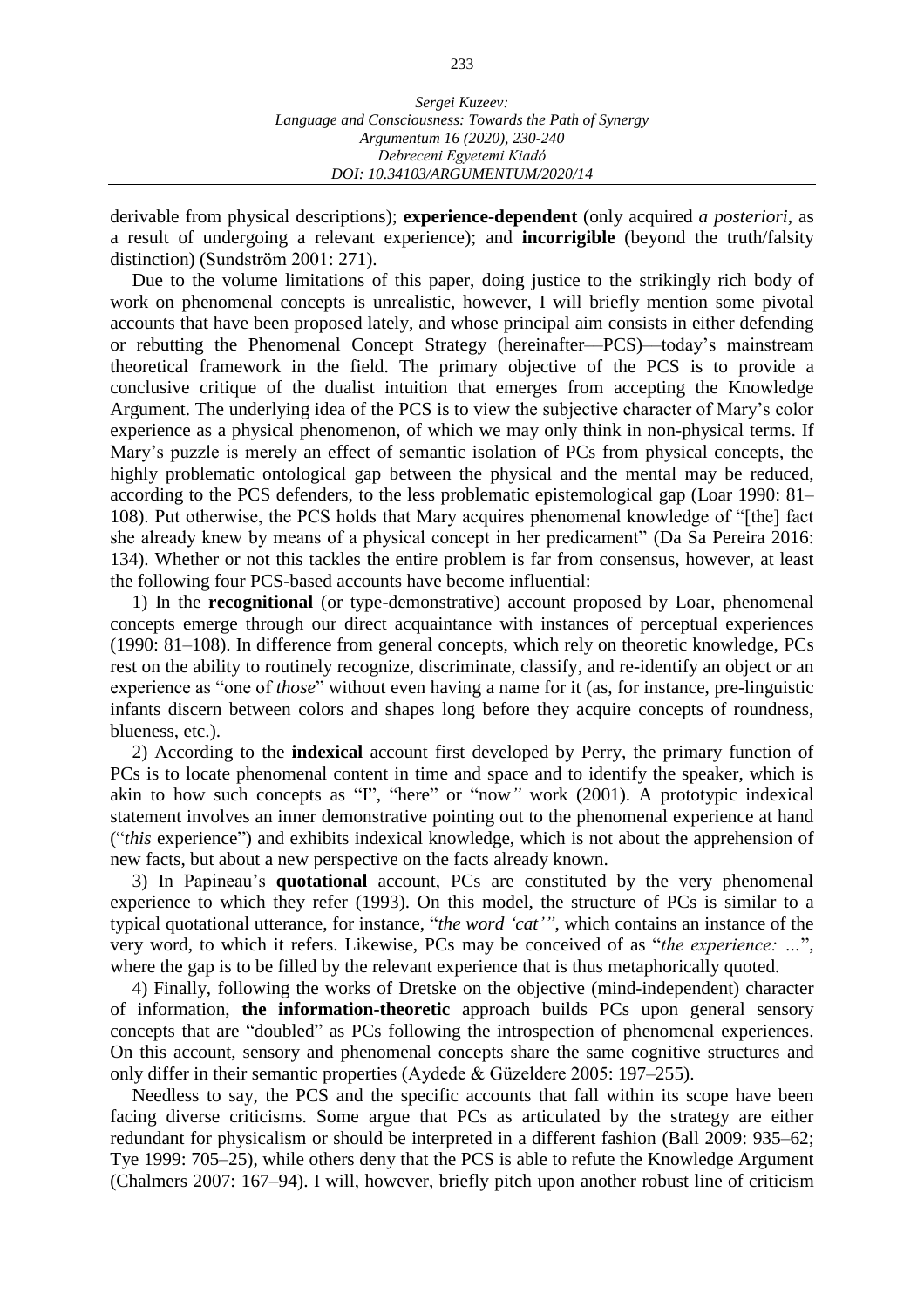| Sergei Kuzeev:                                          |
|---------------------------------------------------------|
| Language and Consciousness: Towards the Path of Synergy |
| Argumentum 16 (2020), 230-240                           |
| Debreceni Egyetemi Kiadó                                |
| DOI: 10.34103/ARGUMENTUM/2020/14                        |

known as *illusionism about phenomenal consciousness*. Intolerant to the anomalousness of the phenomenal character (its transparency, incorrigibility, perspectivalness, etc.), illusionists assume that phenomenal properties are physical properties misrepresented by introspection or, otherwise speaking, a cognitive illusion (Frankish 2016: 11–39). To make their point, illusionists will generally resort to the "magical" metaphor that likens our sensory system to a sleight-of-hand artist that makes us believe in the reality of the phenomenal without disclosing its underlying mechanisms. The purpose of this "magic show", some theorists suggest, is to make us more deeply engaged with the environment and help us develop the sense of self (Humphrey 2011). This doctrine, however, has been repeatedly accused of being a philosophical word play that trades one mystery for another. Furthermore, if phenomenal consciousness is an illusion, there still remains the question of who or what this illusion is originated by, which threatens infinite regress that a respectable philosophy needs to avoid.

There is, however, one enthusiastic adherent of illusionism––Daniel Dennett––who has been proselytizing among the PCS supporters with a relative success. While he likens phenomenal consciousness to a computer's graphical interface (with its illusionary "folders", "trash bin", etc.), in his "multiple draft model" the informative content of sensory inputs associated with PCs is always made available for introspection as a coherent *text*. According to Dennett, what we refer to as the phenomenal character is merely an operational metaphor, or a linguistic fallacy, while the subjective experience itself is none other than a narrative stream. Dennett denies the reality of mental imagery prior to linguistic fixation of the sensory content: in his view, instead of mental images (that are a central tenet of representationalism), what we continuously entertain in our cognitive domain is speech formulae. The subjectivity can thus be explained by propositional dispositions, that is, by the results of human cognitive activity that submits to the established semiotic, logical, and linguistic conventions (1991: 247, 389). It follows from Dennett's theory that the study of consciousness is potentially reducible to the study of how these phenomenal narratives are produced. Though far from being an intuitive truth, this assumption may, I think, shape further developments in explaining phenomenal consciousness, and in the next chapter I will elaborate on certain consequences of Dennett's argument, while steering clear of his reductionism.<sup>6</sup>

#### **2 Phenomenal Concepts and Language**

The core idea of Dennett's theory is that phenomenal concepts are linguistic construals giving rise to (the illusion of) phenomenality: we never have direct contact with the contents of our own conscious experience, hence, it is the language that creates a semblance of such access and enforces on us a naïvely realistic view of our phenomenal life. If we are to take this idea seriously and extend it beyond the discourse of perception, we must endow language with the truly impressive ability of shaping our full-fledged selves: paraphrasing Austin, the question then is not about what we do with words, but about what words do with us. 7

As it stands, this view has been contested all too often on the grounds of the commonsensical intuition that pre-linguistic infants and (at least some) animals seem to have

 $6\phantom{a}6$ <sup>6</sup> Dennett's general response to the Knowledge Argument is reductively physicalist. That is, he holds that Mary could know perfectly well what it felt like to see colors before her release (Dennett 2007: 14–31).

<sup>7</sup> The title of J. L. Austin's most influential book published in 1955 is "How to Do Things with Words".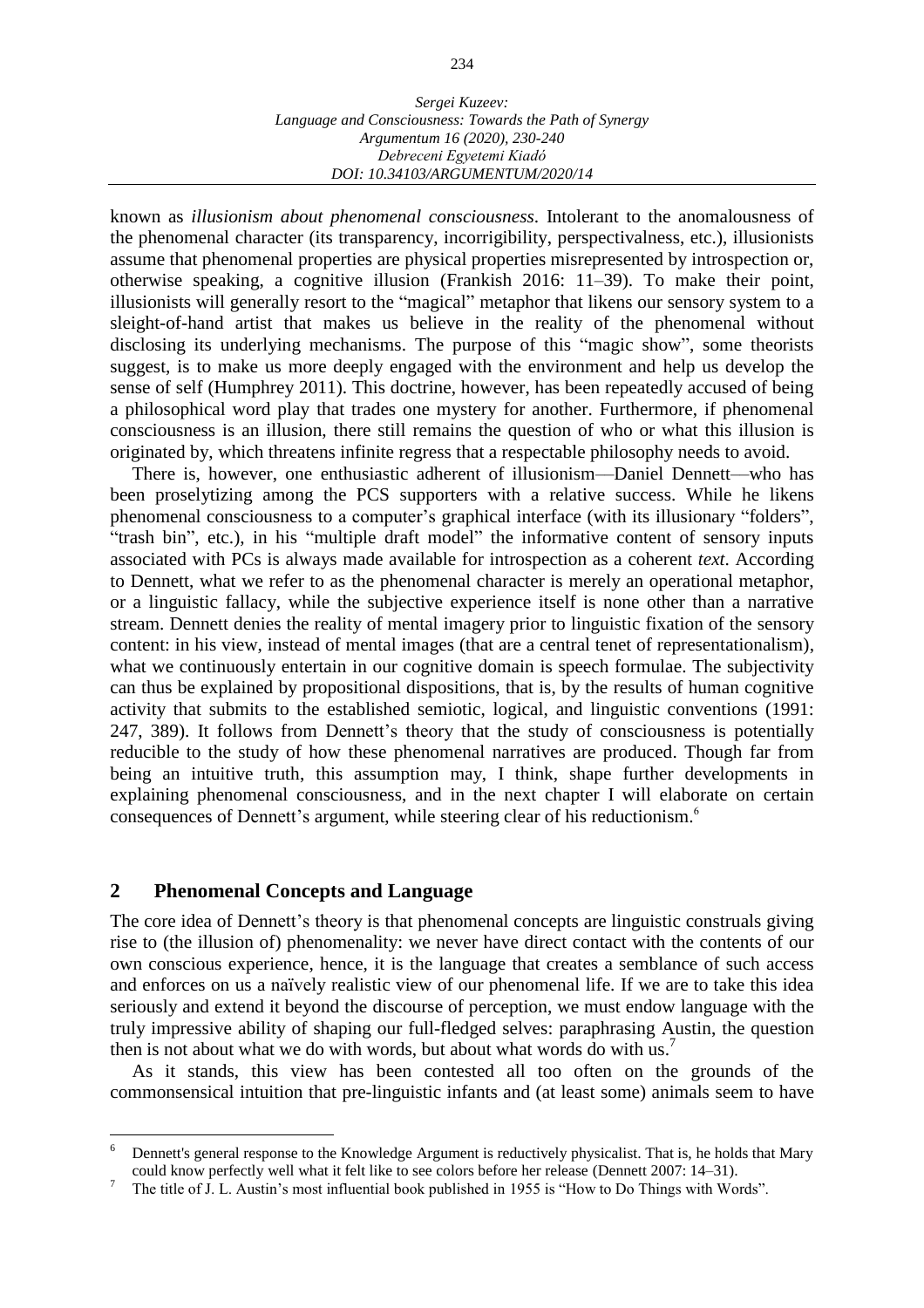phenomenal experiences and to be able to efficiently process experiential data beyond their instinctual capabilities. Following the recent revival of philosophical interest in the subject, this controversy grew into a rich body of both speculative and experimental research of the relations between language and consciousness. That said, however, it remains grossly dominated by the (hard) problem of consciousness,<sup>8</sup> not of language that is routinely ignored or reduced to "a kind of peel, an external crust which has no influence on the mechanism of pure thought" (Berta 2011: 188). On this approach, being equipped with language means being able to make propositional references to one's own phenomenal experiences, but never to instantiate them. PCs in this scheme of things are the essential cognitive entities of the epistemic chain that make language possible:

It is evident that even without the use of verbal symbols, we and higher animals use phenomenal concepts to recognize and to think about the perceptual elements of the world. Thus, phenomenal concepts could be conceived as the most basic and oldest phylogenetic components of conscious thinking, which preceded the development of language and propositional concepts by many millennia (Musacchio 2005: 411).

This idea of autonomy of consciousness and of its precedence over language––let it be our first path among the other alternatives, the **path of disavowal**––is the prevailing thesis of functionalism, the mainstream current of thought in today's cognitive science.<sup>9</sup> However, even its ardent supporters would typically admit that this picture is not all-encompassing and that there emerge hard-to-explain linguistic effects if one is appreciative enough of the complex social and cultural environment that we, as human species, have built thanks to our aptitude for symbolic communication. To accommodate this interference, there have been attempts to negotiate a consensual theory that holds, according to Zlatev, that "language cannot have strong effects on the 'basic layers' of consciousness, […] but it may very well have such a role when it comes to the 'higher levels' involving self-regulation, reasoning, an autobiographical self and even the understanding of others" (Zlatev 2008: 11). This line of reasoning is seen by many as a middle ground which helps interpret much of the available evidence, but it is still far from consensus that it can efficiently tackle some of the pressing problems––of language acquisition, embodiment, tacit semantics, to name just a few–– without a thorough re-design of its initial premises.

Those who set their feet on the second path, the **path of epistemic doubt**, unleash the floodgates for relativism and indeterminacy, since they focus on the disconcerting questions that positivism prefers to ignore: can we make reliable assumptions about our mental life while being at once its experiencers and observers? Can we study consciousness and language if the means of this inquiry are the objects of study themselves? Can we consistently explore phenomena that are the sources of their own structure? Answering any of these (and similar) questions in the negative leads one to the conviction that the comprehensive science of the mind (at least the one modelled around a positivist doctrine) is hardly a possibility, as we have no means of transgressing the matrix of pre-theoretic restrictions that consciousness and language enforce upon us––the science that does not recognize the effects of this quagmire

 $\overline{a}$ 

The "hard problem of consciousness", as formulated by D. Chalmers, consists in our virtual inability to explain in materialistic terms why sentient beings have qualia (Chalmers 2007).

<sup>9</sup> Functionalism about consciousness holds that mental states (thoughts, sensations, etc.) are constituted by their functional roles rather than by their internal constitution, i.e. that they are determined by their causal relations to sensory stimuli.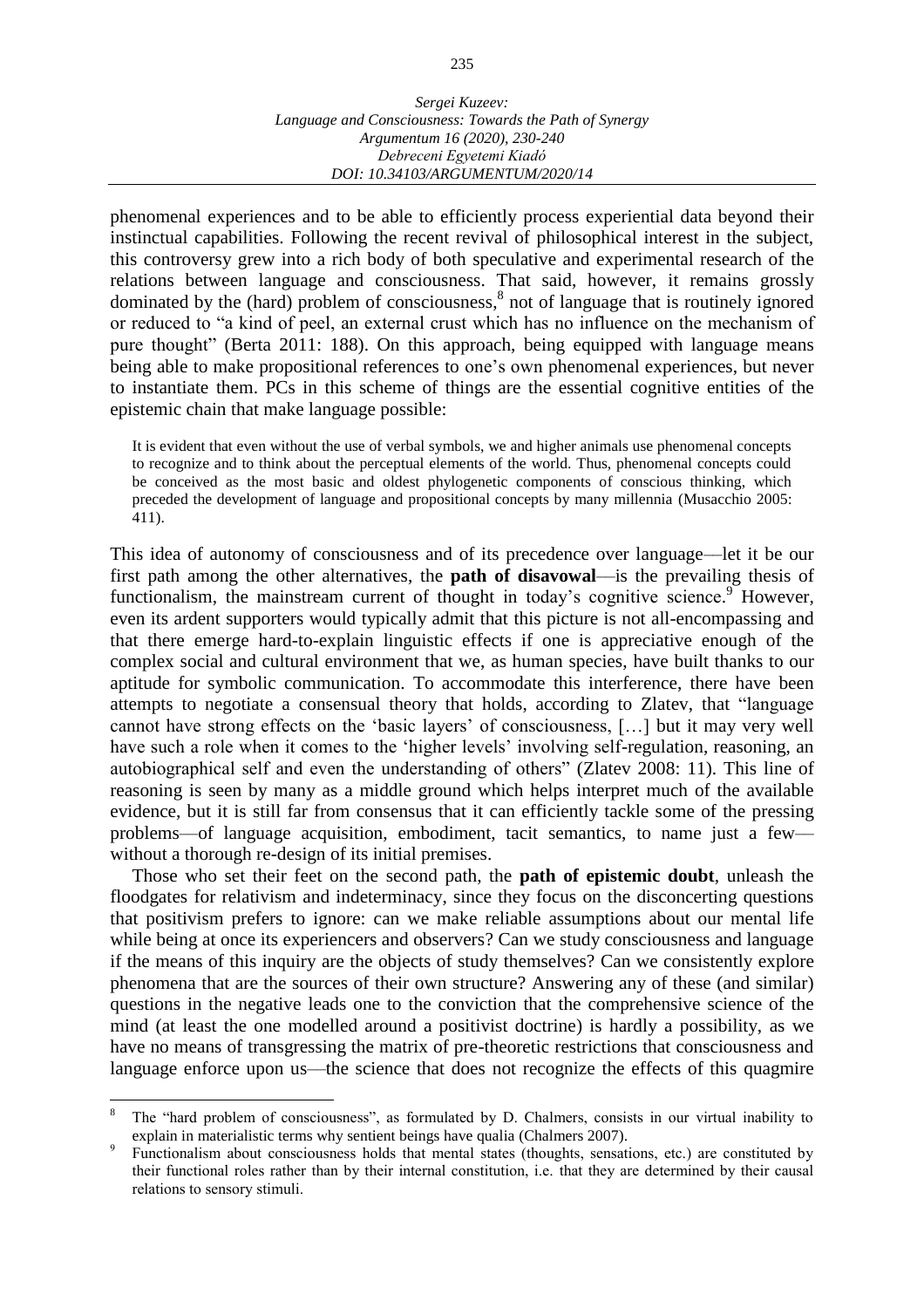delivers only an illusion of objective knowledge. An interesting re-iteration of this view was set forth by McGinn in his renowned essay "Can We Solve the Mond–Body Problem?", where he suggests that the task of solving the consciousness debate is simply beyond the mental capacity of humans, just like understanding quantum theory is beyond the mental capacities of apes, let alone other animals (1989).

However, being a follower of the second path is not always the recognition of defeat––for some, it is a call to action. What nourished the once booming tradition in analytical philosophy––upheld by Russell, Wittgenstein, Kripke, Frege, and Quine, to name but a few–– was the ambition of liberating the scholarly discourse from the distortions of profane talk and of dispelling the wizardry of everyday language, since "philosophy is a battle against the bewitchment of our intelligence by means of language" (Wittgenstein 1997: §109). These "rectification" attempts had gone into diverse directions and grew into a variety of research programs (with the evolution of Wittgenstein's views as the epitome of this diversity), but were largely undermined by the advance of post-structuralism, which sought to aestheticize the gap between language and consciousness (and the world at large), rather than to bridge it. Building on Nietzsche's nihilism, Heidegger's hermeneutics, and Husserl's phenomenology, continental post-structuralists—with Derrida, Deleuze, and Bart at the forefront of the league tried to secure the position that language always comes before metaphysics, that we, following the famous idea of Lacan, are somehow "born into it", and that the analytical discourse is, at best, a mind-invigorating exercise rather than a solution to the riddle. The only consolatory conclusion that this outlook affords is, perhaps, that though language is a verdict, it is not necessarily a horrid one.

Intriguing as they are, these speculations now bring me closer the third—and final—path of collating language and consciousness, a path that swerves back to where I started: the Knowledge Argument and the Phenomenal Concept Strategy that it sets into motion. This is the **path of synergy**, which, similarly to Dennett's proposition, entitles language to be the birthplace of our phenomenal selves. Another philosopher of mind, Carruthers, explores this possibility within the so-called "higher-order theory", in which "consciousness is constituted by an accessibility-relation to occurrent thinkings, where those thinkings are conscious in turn (that is, where they are regularly made available to further occurrent thinkings, which are, if they occur, in turn made available to yet further thinkings, and so on)" (1996: 194). What he suggests, in brief, is that phenomenal concepts are an inevitable consequence of our being aware of the phenomenal states that we are in, and that this awareness is achieved through thinking of them in propositions of natural language, i.e. through maintaining an inner monologue about what we feel. Indeed, one cannot fail to notice that whatever we do, from the moment we recover from sleep, we hear an inner voice inside our head even when we do not speak aloud; it seems to accompany our every conscious mental state, though not necessarily as a coherent narrative (as grasped by Joyce, Faulkner, and other writers in their "stream of consciousness" technique), and we normally attribute this voice to ourselves (in difference from schizophrenic patients with auditory hallucinations).

Some might object to the idea that having the linguistic ability is all it takes to be phenomenally conscious. Their principal counter-argument is that not all thinking is verbal and that, hence, phenomenal states appear ineffable. This is, I think, a misconstrued objection, since it fails to distinguish between **phenomenal thoughts**, which can be grasped, tentatively, as *"I have this feeling of* X*"* (where X stands for a perceptual experience), and **phenomenal descriptions** of subjective feels (i.e., speaking of what experiencing things "feels like").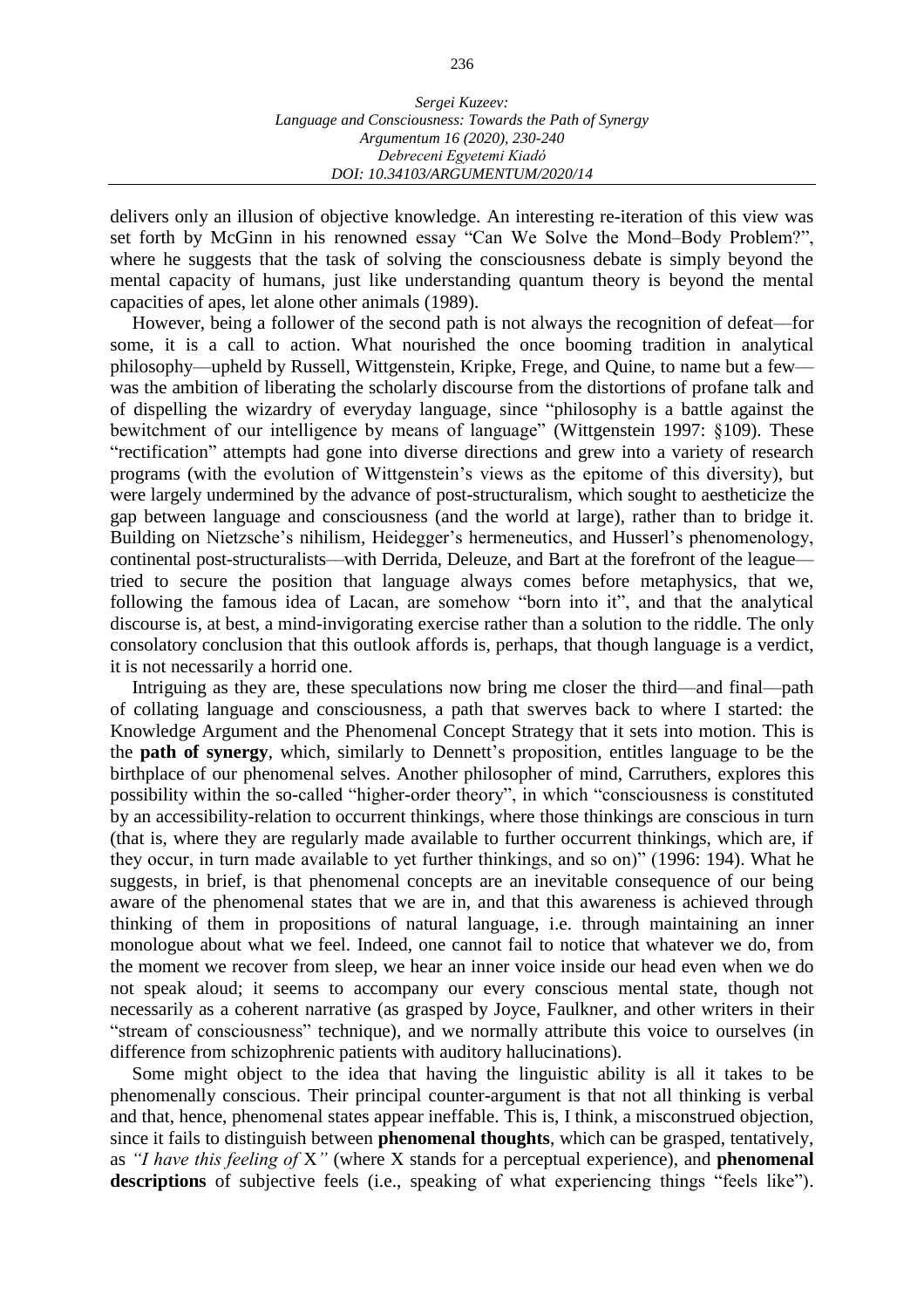Phenomenal thoughts seem to always be verbal once we attend to them, while phenomenal descriptions are indeed notoriously resistant to direct verbalization, which does not threaten the overall account and may be explained by the incongruence between the "analogue" sensual inputs and the (largely) "digital" nature of the linguistic code. Moreover, even this seeming ineffability is only relative, since, according to Dennett, "what it feels like to see Paris by moonlight in May can be adequately conveyed in a few thousand words (an empirical estimate based on the variable success of actual attempts by novelists)" (2005: 115).

Hence, the third path rest on the premise that phenomenal knowledge is linguistically mediated––without this mediation, phenomenal character does not fully emerge, and experiences themselves either remain transparent in a strong sense (just like the exact number of objects is transparent to infants before they learn to count) or have a different, pre-theoretic quality that may still be conceivable.<sup>10</sup> In difference from Dennett, who starts off by explicitly discarding the Knowledge Argument and assuming that phenomenal character is created entirely by linguistic means, I only suggest that language makes it cognitively accessible (in the form of propositional thought) and, consequently, "thickens" it with qualitative dimensions (intensity, localization, relevance, etc.). The extent to which this idea is scientifically plausible is subject to further evidence from cognitive research, but what we can do, meanwhile, is to start treating qualia not only as entities of thought, but, also, as entities of speech, for it is beyond doubt that, in addition to having phenomenal thoughts, we communicate phenomenal contents (despite the oft-raised claims of their ineffability<sup>11</sup>) via public language in a wide range of contexts.

Such statements, which refer to qualia of sensual (perceptual, emotional, bodily) experiences that emerge as phenomenal concepts on the level of introspection, are sometimes dubbed as *phenomenal judgments*<sup>12</sup> (Argonov 2014; Chalmers 1996: 161) and might be viewed as the building blocks for phenomenal discourse. As noted above, phenomenal concepts manifest their subjectivity through an indexical or recognitional reference ("I have *this* feeling"), which, in order to be communicated meaningfully, needs to be converted to an informative statement. In the spoken register we routinely achieve this goal by simply picking a public name for the sensation at hand, wherever possible,  $^{13}$  as in "I am in pain", "I feel sad" etc., but should we need more subtle and fine-grained descriptions, they can be extended to form phenomenal judgments, which purport to answer Nagel's question of "what is it like?". These are a hallmark of literary discourse, where they may take various shapes and (somewhat inevitably) involve figurative language, to wit:

(1) That is how I feel: white, flat, thin. I feel transparent (Atwood 1986: 267).

 $\overline{a}$ 

 $10$  To the same degree as non-linguistic thought is in principle conceivable.

<sup>&</sup>lt;sup>11</sup> As is shown elsewhere, claims of strong ineffability are self-defeating. In this case, they should be re-iterated as claims of impossibility of direct reference (for a detailed overview, see Liang 2011).

 $12$  In analytical literature, this term has no set scope of use and might be understood, rather loosely, as "words, discussions, and texts about consciousness, subjective phenomena, and the mind-body problem" (Argonov 2014, 53).

<sup>&</sup>lt;sup>13</sup> Clearly, not all mental states have names in public language. For instance, little can be said about Mary from Jackson's thought experiment, except that she has a feeling that "typically arises when looking at blue objects". The same holds true for incompetent speakers unable to pick right names for their mental states.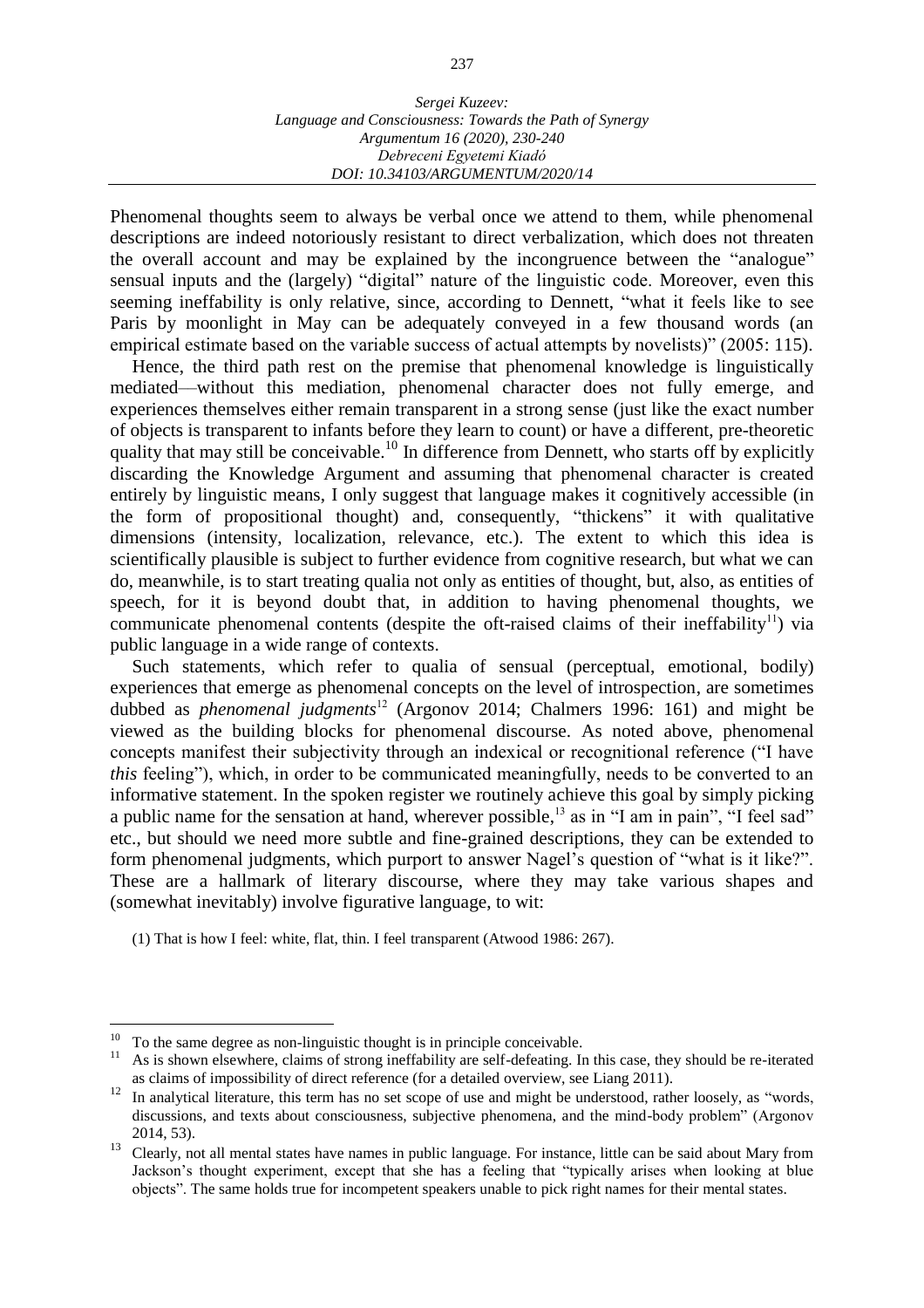(2) I sink down into my body as into a swamp, fenland, where only I know the footing. Treacherous ground, my own territory. I become the earth I set my ear against, for rumors of the future (Atwood, 1986: 63).

Both (1) and (2), in my interpretation, are phenomenal judgments of a varying degree of intricacy: in difference from the trivial statements that we tend to exchange in the everyday settings, these clearly involve a qualitative reference, one way or another. Of course, admitting that judgments of the sort are the most (or the only) sensible way of communicating qualia does raise a host of questions––about their reducibility to a prototype, reliance on figurative language, communicative strategies that they employ, and many others. Linguistic interface of subjectivity is still a relatively unexplored territory, but it is my conviction that following this path will bring us closer to the understanding of how language helps us be selfaware, for "… if we admit that sensations are forms of organism-environment relationship, and that this environment is not only physical, but also inherently and evolutionary symbolic to such a degree that the linguistic dimension has altered the cognitive features of the organism itself, then we might find a new way to understand qualia" (Berta 2011: 205).

### **Conclusion**

Today's science of consciousness may still be in its infant stage, with all unsettling signs of immaturity––perplexing hypotheses, contradictory theories, and excessive reliance on speculative thought—in plain view. However, what slowly but steadily emerges from this prebiotic soup is the holistic picture of the human mind based on the insight that the traditional computational models fail to explain the mental in its entirety. One of the reasons for this failure, I assume, is the persistent inertia of many scholars (and whole schools of thought) in adopting the idea that the mind is not only a product of biological evolution, but of the culturally and socially mediated environment that we inhabit. Our ability to communicate symbolically through language is an indispensable part of this environment and, once acquired, is a game-changer for human cognition and perception. Therefore, the systematic study of language from the cognitive perspective, already well underway, combined with the focus on interpersonal communication, is able to elucidate the nature of the mental from both epistemological and ontological perspectives––something that the mainstream analytical philosophy and linguistics of the previous century were too undetermined to contend.

Jackson's Knowledge Argument seems a vantage starting point in this research, as explorations of phenomenal consciousness from various angles give rise to the question of the role of language in the acquisition of phenomenal knowledge. Since the existing evidence points in the direction of this role's prominence, I suggest that cognitive linguistics should develop a new agenda of *phenomenal discourse*––the study of structure, linguistic patterns, and use of phenomenal propositions across various genres and speech modes. This contribution may be of the utmost value in the interdisciplinary research of phenomenal consciousness and the human mental life in general.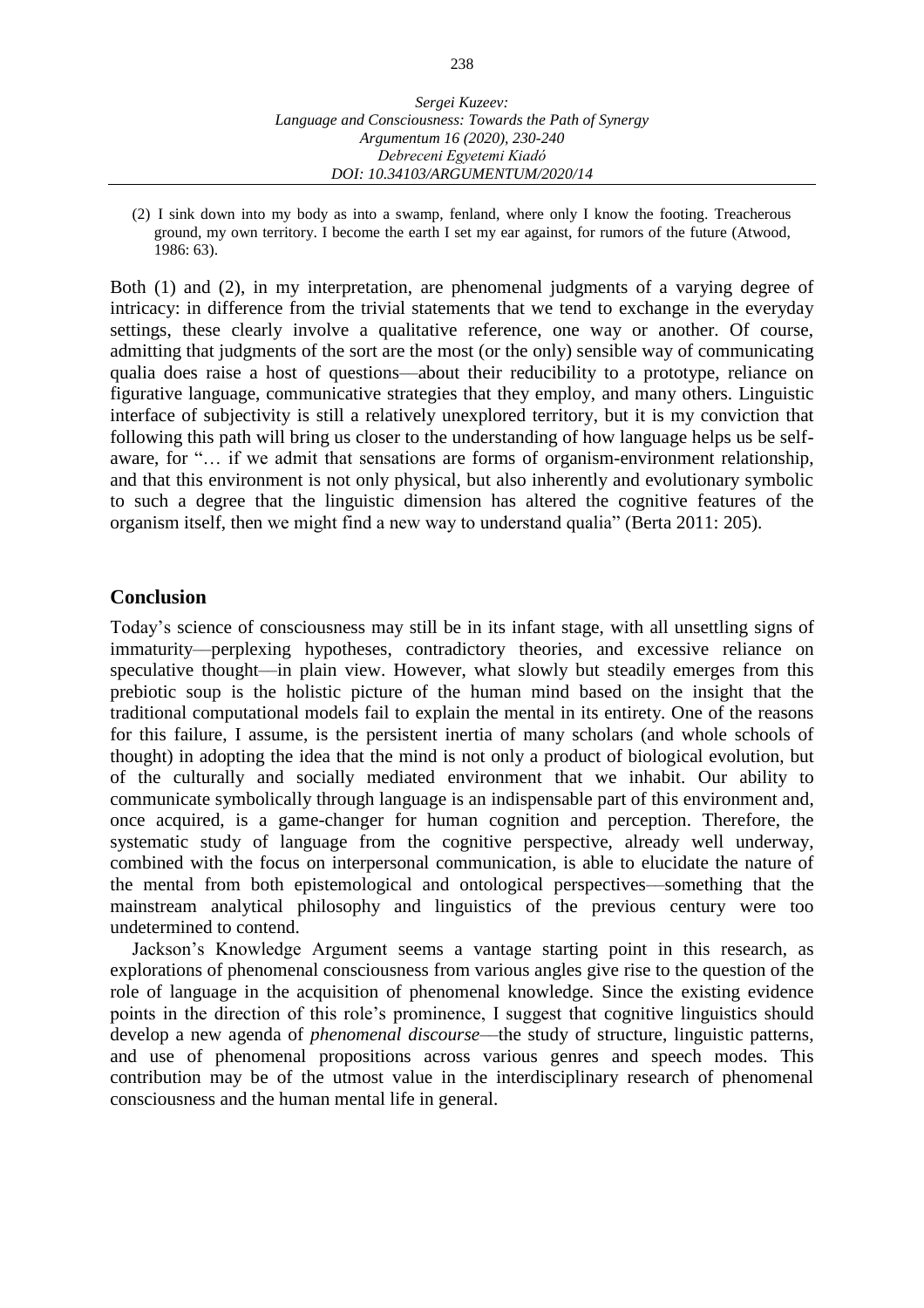#### **References**

Atwood, Margaret (1986): *Handmaid's Tale*. New York, NY: O. W. Toad Ltd.

- Argonov, Victor (2014): Experimental Methods for Unraveling the Mind-Body Problem: The Phenomenal Judgment Approach. *The Journal of Mind and Behavior* 35 (1/2), 51–70.
- Aydede, M. & Güzeldere, G. (2005): Cognitive Architecture, Concepts, and Introspection: An Information-Theoretic Solution to the Problem of Phenomenal Consciousness. *Noûs* 39, 197–255. <https://doi.org/10.1111/j.0029-4624.2005.00500.x>
- Ball, D. (2009): There Are No Phenomenal Concepts. *Mind* 118 (472), 935–962. <https://doi.org/10.1093/mind/fzp134>
- Berta, L. (2011): Qualia from the Point of View of Language. *The Journal of Mind and Behavior* 32/5, 181–208.
- Carruthers, P. (1996): *Language, Thought, and Consciousness*. Cambridge, UK: Cambridge University Press. <https://doi.org/10.1017/CBO9780511583360>
- Chalmers, David (1996): *The Conscious Mind: In Search of a Fundamental Theory*. Oxford, UK: Oxford University Press.
- Chalmers, D. (2007): Phenomenal Concepts and the Explanatory Gap. In: Alter, T. & Walter, S. (eds.): *Phenomenal Concepts and Phenomenal Knowledge. New Essays on Consciousness and Physicalism*. Oxford, UK: Oxford University Press, 167–94. <https://doi.org/10.1093/acprof:oso/9780195171655.003.0009>
- Dennett, D. (1991): *Consciousness Explained*. New York, NY: Penguin Books.
- Dennett, D. (2005): *Sweet Dreams. Philosophical Obstacles to the Science of Consciousness*. Cambridge, MA: The MIT Press. <https://doi.org/10.7551/mitpress/6576.001.0001>
- Dennett, D. (2007): What Robo-Mary Knows. In: Alter, T. & Walter, S. (eds.): *Phenomenal Concepts and Phenomenal Knowledge. New Essays on Consciousness and Physicalism*. Oxford, UK: Oxford University Press, 14–31. <https://doi.org/10.1093/acprof:oso/9780195171655.003.0001>
- Descartes, R. (2007): *Discourse on Method*. Indianapolis, IN: Focus Publishing.
- Dretske, F. (1995): *Naturalizing the Mind*. Cambridge, MA: MIT Press.
- Frankish, K. (2016): Illusionism as a Theory of Consciousness. *Journal of Consciousness Studies* 23 (11–12), 11–39.
- Humphrey, N. (2011) *Soul Dust: The Magic of Consciousness*. Princeton, NJ: Princeton University Press. <https://doi.org/10.1515/9781400838073>
- Jackson, F. (1982): Epiphenomenal Qualia. *Philosophical Quarterly* 32, 127–36. <https://doi.org/10.2307/2960077>
- Levine, J. (1983): Materialism and Qualia: The Explanatory Gap. *Pacific Philosophical Quarterly* 64, 354–61. <https://doi.org/10.1111/j.1468-0114.1983.tb00207.x>
- Liang, Ruiqing (2011): Digitality, Granularity, and Ineffability. *Language Sciences* 33, 30– 39. <https://doi.org/10.1016/j.langsci.2010.08.010>
- Loar, B. (1990): Phenomenal States. In: Tomberlin, J. (ed.): *Philosophical Perspectives 4:*  Action Theory and Philosophy of Mind. Atascadero, CA: Ridgeview, 81–108. <https://doi.org/10.2307/2214188>
- McGinn, C. (1989): Can We Solve the Mind-Body Problem? *Mind* 98/391, 349–366. <https://doi.org/10.1093/mind/XCVIII.391.349>
- Musacchio, J. M. (2005): The Ineffability of Qualia and the Word-Anchoring Problem. *Language Sciences* 27 (4), 403–435. <https://doi.org/10.1016/j.langsci.2004.10.004>